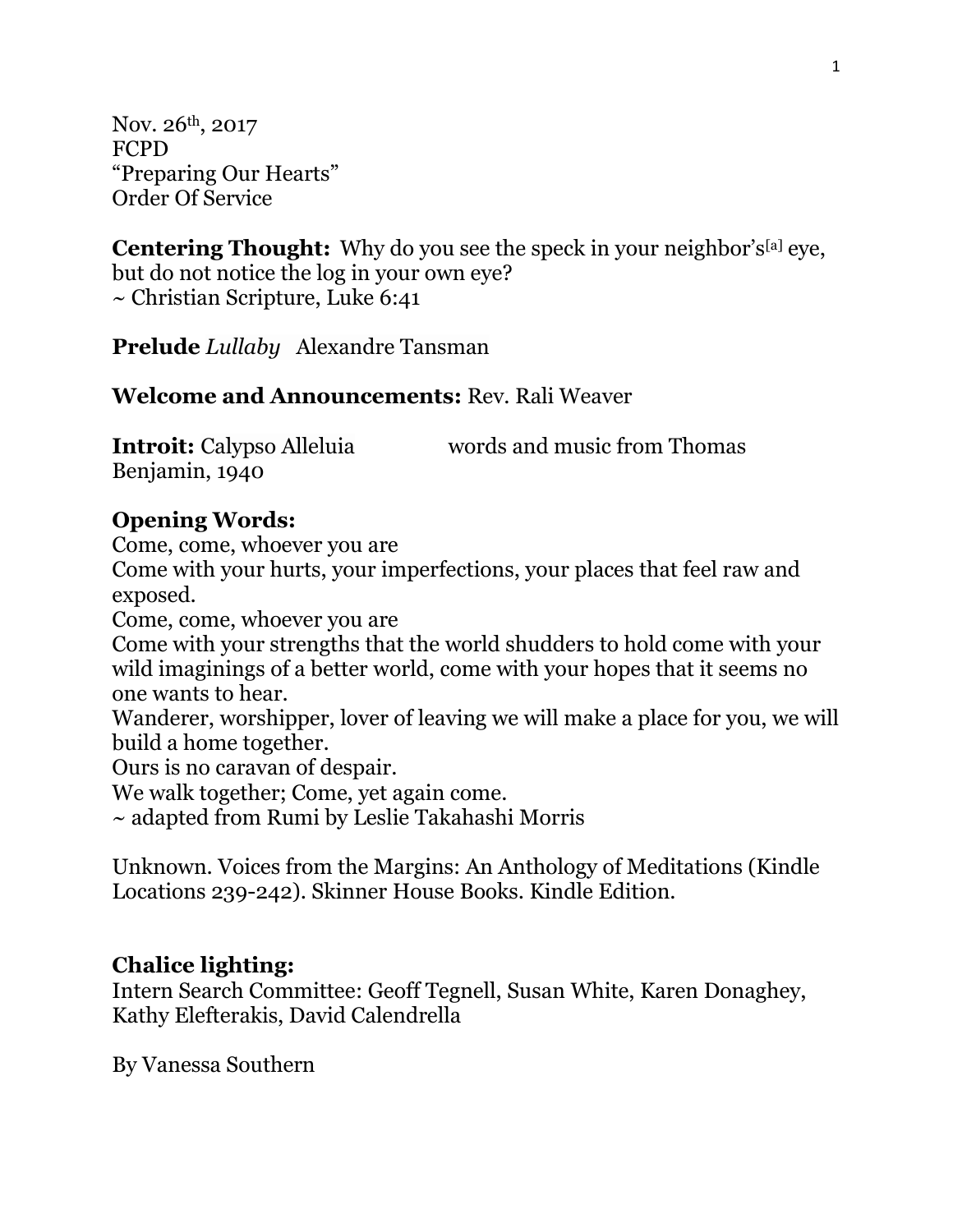We light our chalice, symbol of our faith, For truth, sought through a questioning heart and an attentive mind; And for love, pursued through obstacles inside and outside our own human heart; And for forgiveness, and all it entails— The place where truth and love meet and merge.

**Hymn: #** 38, Morning Has Brocken (grey)

# **Unison Affirmation:**

Love is the spirit of this church, and service is its law To dwell together in peace, To seek the truth in freedom To serve humanity in love, Is our covenant with each other and with God.

**Joys and Concerns:** *We Pray* (Tom Donaghey)

**Offertory:** *Under the Holly Bough* Lyrics: Charles Mackay (1814-1889) Music: Scott Henderson

# **Centering Time**

**Intergenerational Message** Lessons on Forgiveness

### **Singing the Children to Classes**

May your mind be open to new learning. May your lips bring truth into the world. May your heart know love, and your hands do the work of justice, as you go your way in peace.

# **Reading:**

Forgiveness By [Amanda Udis-Kessler](https://www.uua.org/offices/people/amanda-udis-kessler)

Dave: It may be the hardest thing we will ever do,

Donna: Caught up in our self-righteousness, honing our pain.

Dave: The one who offended may not deserve forgiveness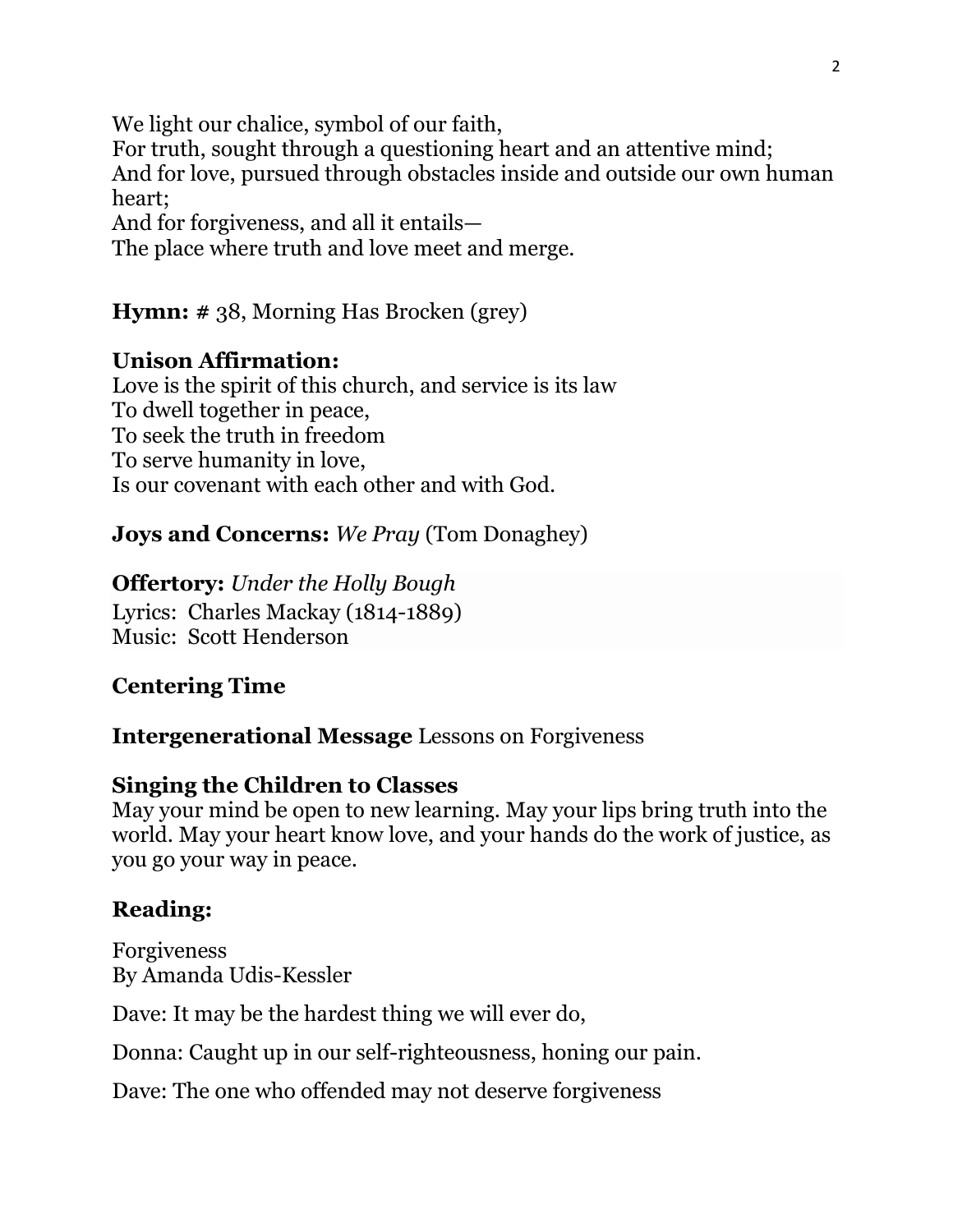Donna: And we are not obliged to offer it.

Dave: Why, then, should we forgive?

Donna: Because we have all caused pain.

Dave: Because we all miss the mark.

Donna: Because we can deepen our souls if we forgive.

Dave: Because restoring even one relationship heals many hearts.

Donna: Because we would be forgiven ourselves.

Dave: Because drawing closer to one another builds our communities.

Donna: Because the alternative is endless bitterness.

Dave: Because the world we seek to create is a world filled with forgiveness.

Donna: Because we need not remain caught up in our self-righteousness and pain.

Dave: It may be the hardest thing we will ever do.

Dave & Donna: Let us take the first step now.

**Hymn:** # 323, Break Not the Circle (grey)

**Prayer/Meditation:** Meditation on Compassion & Forgiveness  $\sim$  by: Rev. Erika Hewitt

(loosely based on a practice called the Examen by St. Ignatius Loyola) &

Ritual of letting go…

We are surrounded by Mystery, and to it we surrender.

Let us meet together in stillness, in breathing, in being.

❀ As we linger in the silence and inside of ourselves,

I invite you to silently reflect on the following questions as a meditation of relationship.

\*Think back on the past week, the days behind you:

Where did you encounter connection? With whom?

Did anyone express their love or pride or gratitude for you?

Did you say "I love you" to anyone?

\*Where, in your past week, did you feel hurt?

Did you turn away from someone, too tired to see them or hear them? If so, when did your feeling tired or spent begin?,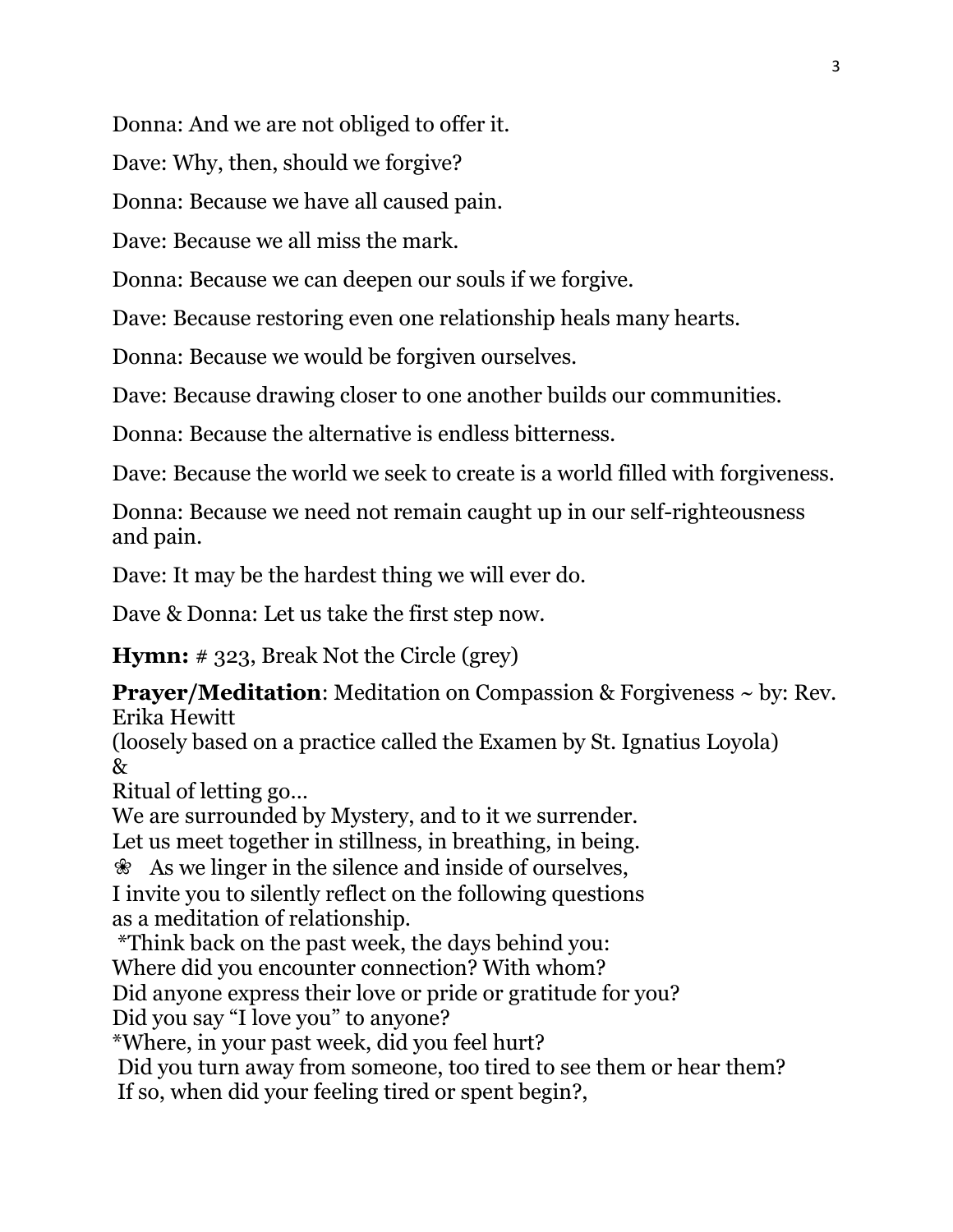and what would restore your heart?

 $*$ If you made a mistake this week — a misstep big enough to really count and if you couldn't say the words "I'm sorry,"

what got in the way?

\*Have you been gentle with yourself lately?

 $\sim$  These questions aren't invitations to feel guilt or blame;

they're ways to find our power; our true agency

— not to redefine the past, but to use our story *about* the past to move forward with more courage, more wisdom, and more love. In this place of courage, wisdom and love; let us notice the places in our own lives where letting go of our own human failings and transgressions with compassionate understanding and self-forgiveness opens a place of freedom our hearts. **...** I invite you now as you're so moved to come forward in silence placing your log (toothpick) on our alter of humanity where truth and love meet and merge.

(People come up…)

Closing Prayer of Ritual:

Spirit of Life, love and compassion, open our hearts to a new day, a new beginning. As we have placed our own human failings on this alter of hope, beckon us to those places that remain complicated, those places that remain unknown corners of ourselves, places of chaos and void. God of love and compassion, invite us now into a life of new beginnings, of rich, full and vibrant creativity. Help us in this community to understand that we are loved in our full humanity….. Amen

**Anthem:** We Begin Again in Love

Words by Robert Eller-Isaacs & Music by Les Kleen

**Sermon:** Preparing Our Hearts ~ Donna Dolham

Today's topic, forgiveness, is one I picked last summer because I thought it might be a fun challenge. It's my personality to lean into challenges; at 53 years old you'd think by now I might be alert to the possible consequences of this  $\sim$  like a little bell might go off as a warning... "This is going to cause you to work hard!" but that bell doesn't go off, instead something like this happens… "This sounds REALLY interesting…"

If I was going to write a review of my relationship with forgiveness, it might go something like this: It was an up and down relationship, some obstacles she just kept bumping into and climbing over when moving them out of the way would have caused much less angst. This practice of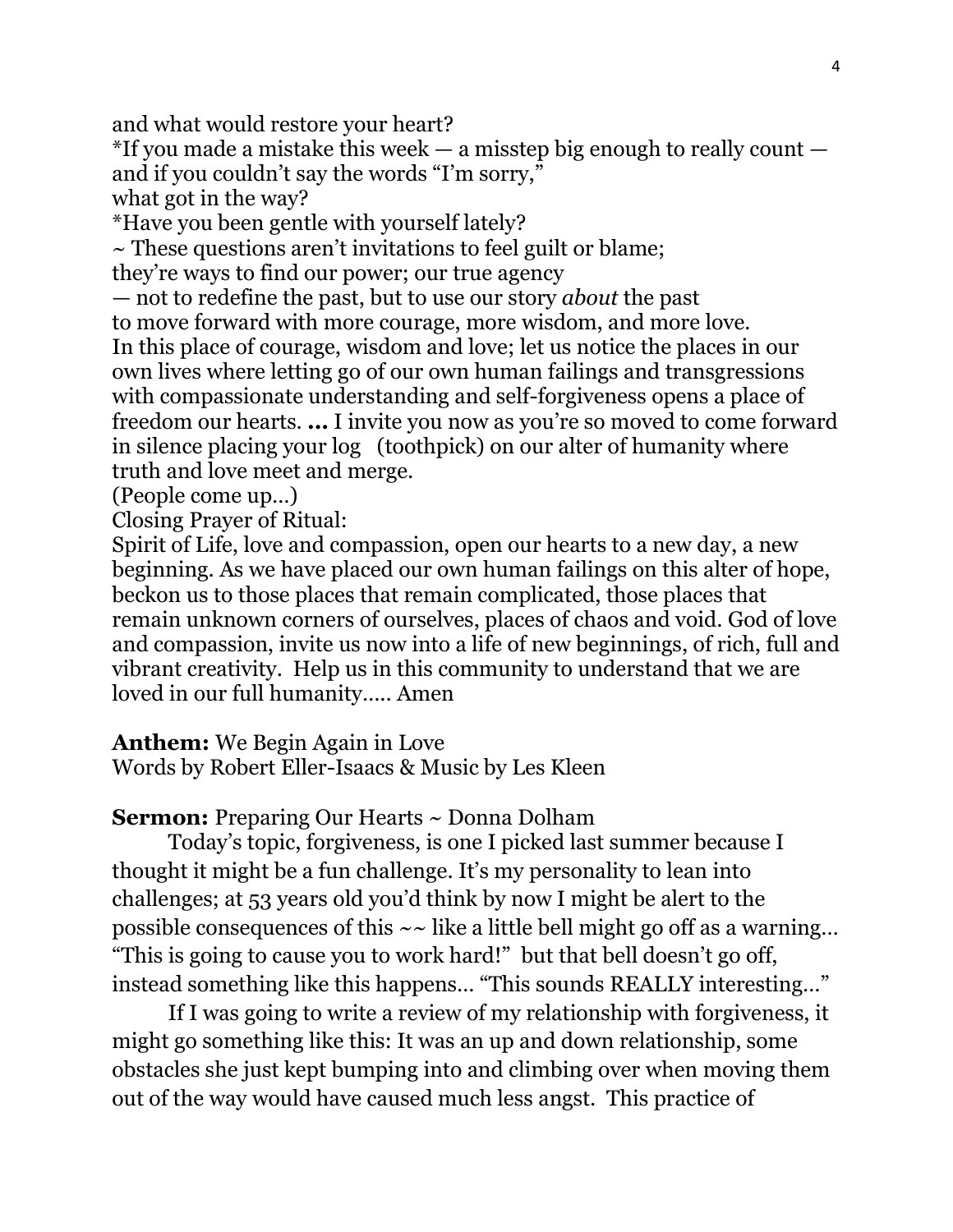forgiveness is definitely a process for all of us. None of us is perfect. Richard Rohr, in his book, *Falling Upward: A Spirituality for the Two Halves of Life* says: "If there is such a thing as human perfection it seems to emerge precisely from how we handle the imperfection that is everywhere, especially our own. What a clever place (he says) for God to hide holiness, so that only the humble and earnest will find it!" "A 'perfect' person (Rohr continues) ends up being one who can consciously forgive and include imperfection rather than one who thinks they are totally above and beyond imperfection." 1

It's uncomfortable in many ways to confess our own humanity. Some parts of me would rather hang out in a state of denial. As we talked about during the story for all ages; the carrying of the unnecessary become boulders in our red wagon of life, taking up room that joy, love, kindness and compassion could fill. Sometimes my mind is held captive to judging the past, when this happens I miss a beautiful sunrise, an opportunity to appreciate the gifts of family and friendship and ultimately I miss opportunities for kindness and love. It's easy to see what needs changing in the world; all we need to do is open the internet to hear about horrific violence, injustice and oppression. These are all serious things. As Leo Tolstoy wrote, "Everyone thinks of changing humanity, and nobody thinks of changing [themselves]."<sup>2</sup> Do you ever find it easier to see what and how humanity needs changing while overlooking yourself? What gets in your way?

There are things that get in my way of self-reflection and forgiveness or what I also call compassionate understanding. Sometimes it's a hollow self-righteousness weaved into my own self-doubt and at other times it's been a more evident struggle with shame. There are times that the obstacle to forgiveness is a tangle in my own heart and mind that the things I've done and the things done to me will never BE OK and these **ARE** times when engaging the practice of forgiveness comes into play. Forgiveness is

 $\overline{\phantom{a}}$ 

<sup>1</sup> Rohr, Richard. *Falling Upward: A Spirituality for the Two Halves of Life.* San Francisco: Jossey-Bass, 2011, xxii-xxiii.

<sup>2</sup> Jarvis, Cynthia A., E. Elizabeth Johnson, editors. *Feasting on the Gospels: Luke Volume 1, A Feasting on the Word Commentary.* Louisville: Westminster John Knox Press, kindle edition, 2014, location 6068, original source, Leo Tolstoy, Letters to Friends on the Personal Christian Life (Christchurch, Hampshire, England: The Free Age Press, 1900), 29.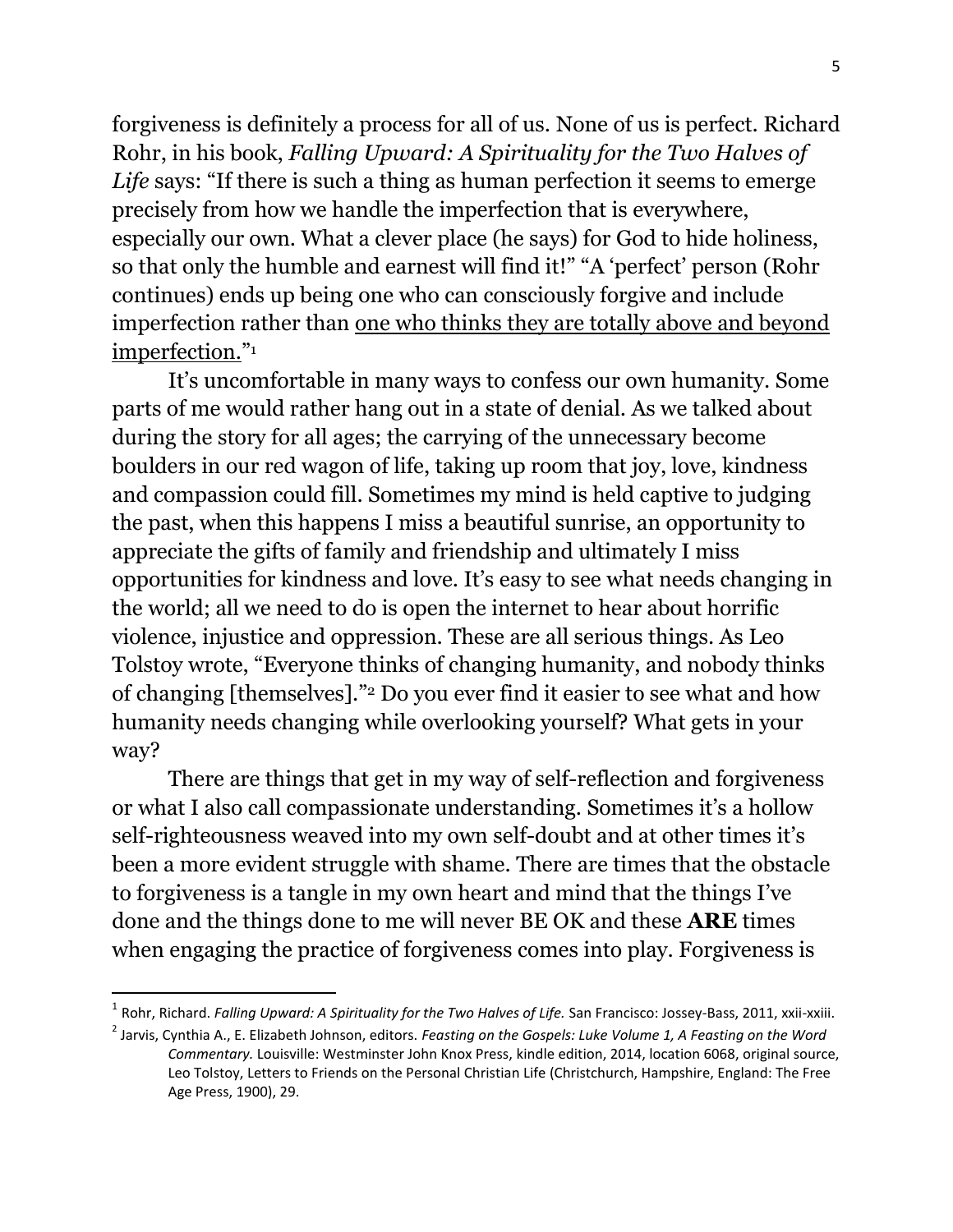not saying that what happened or happened to us is ok. Instead it invites us into letting go when we can and letting it be when letting go is too far a stretch.

The consistent theme is one that we all encounter; regret, resentment, grudges, blaming and other judgmental ways are barriers to engaging in what Dr. Daniel Siegel, Neuroscientist and therapist calls transpirational awareness3. Now I'm pretty sure this is a word found only in Dr. Siegel's dictionary and he defines this as a sense of being a fundamental part of a larger world. The rest of his description goes like this, "Physical separations and differences become less paramount as we see that our actions have an impact on the interconnected network of living creatures within which we are just a part."<sup>4</sup> That sounds familiar, doesn't it?

Our Unitarian Universalist faith engages us in this opportunity of transpirational awareness; beginning with our first principle; affirming and promoting the inherent worth and dignity of every person, including ourselves as well as our seventh principle, respect for the interdependent web of all existence of which we are a part. These are practices of preparing our hearts for a living faith. It is both an individual and community practice.

Forgiveness changes our neuron pathways, releasing endorphins, serotonin and dopamine… the feel good chemicals.<sup>5</sup> It's no great surprise to find that this act of compassion leads to improved health and mental health. Making room for forgiveness in community has benefits that go beyond our individual lives. As we practice forgiveness, it urges us toward a generosity of spirit and promotes an economy of abundance.<sup>6</sup> It prepares our hearts to follow the spirit of joy, love, and kindness leading us into the dance of life with others. The Reverend Molly Phinney Baskette author of, *Standing Naked before God, The Art of Public Confession;* encourages us

 $\overline{\phantom{a}}$ 

<sup>3</sup> Siegel, Daniel. *Mindsight: The New Science of Personal Transformation.* New York: Random House, kindle edition,  $2010, 4430 - 4432.$ 

<sup>4</sup> Siegel, Daniel. *Mindsight: The New Science of Personal Transformation.* New York: Random House, kindle edition, 2010, 4430 – 4432.

<sup>5</sup> Sitze, Bob. *Your Brain Goes to Church, Neuroscience and Congregational Life.* Herndon: The Alban Institute, kindle edition, 2005, 32.

<sup>6</sup> Jarvis, Cynthia A., E. Elizabeth Johnson, editors. *Feasting on the Gospels: Luke Volume 1, A Feasting on the Word Commentary.* Louisville: Westminster John Knox Press, kindle edition, 2014, location 6055.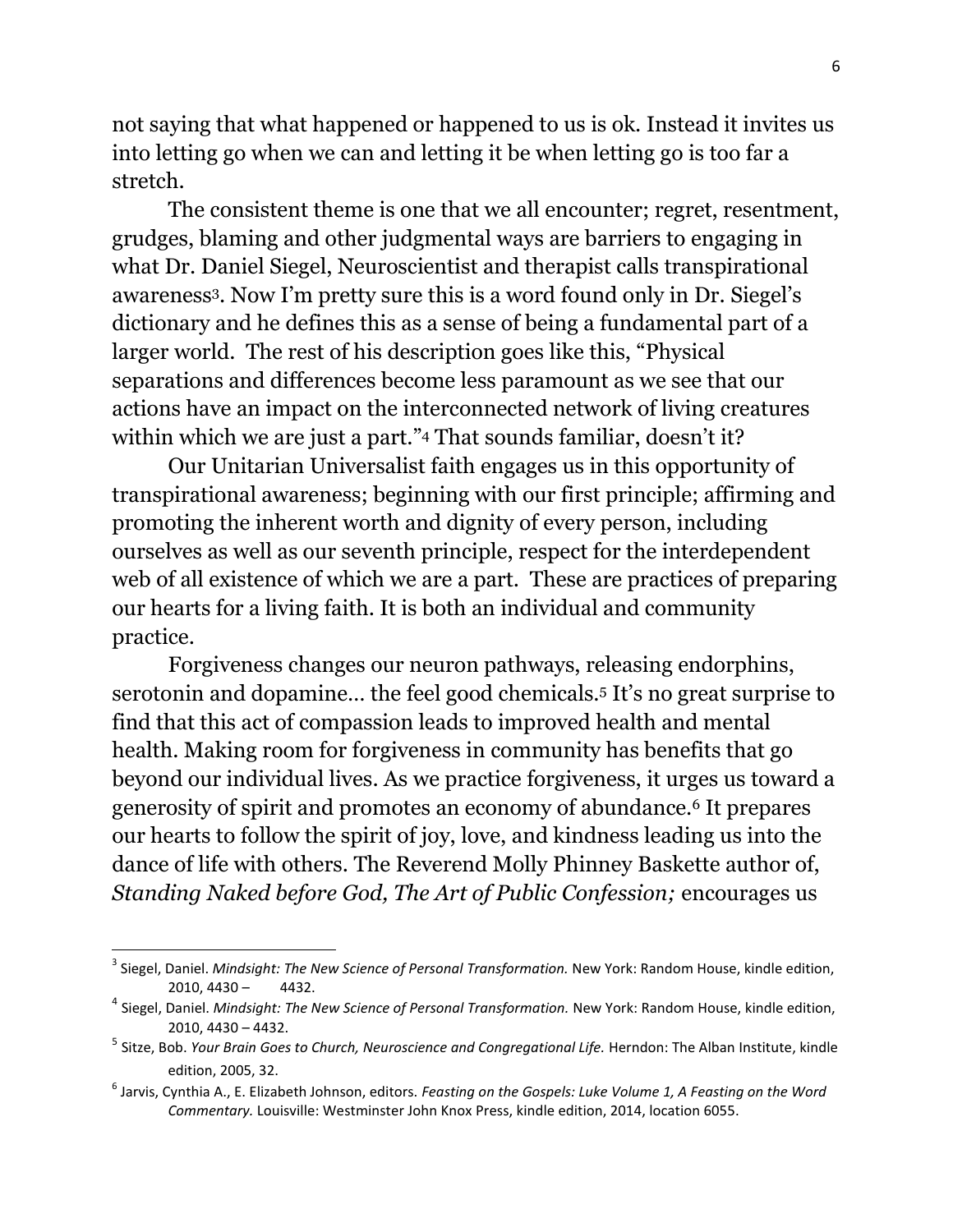to bring our confessions to a safe spiritual community where our individual stories can become weaved into a collective.<sup>7</sup>

As the winter holiday season begins its hyper consumerism lulling us into a false sense of connection to things and wants  $\sim$  we have a chance every day to wake up to our best selves. Most evenings I pray, you could call it setting an intention if the word prayer doesn't work for you. It is simple really, yet challenges me every day. I pray to be the best person I can be. And I do strive most days. When I reflect, I realize that I continue to make mistakes, missing deadlines, forgetting to post an announcement, being late in returning a call… the list could go on. And there are more heavy duty things too, having trouble working through grudges, not appreciating the gifts and people in my life. Maybe during the meditation some of these kinds of things came to your mind too. It's important to remember our faith, the faith that helps us to hold our humanity, the faith that ignites our awareness of our dignity when at times shame whispers in our ears that we are not good enough, faith that ignites our awareness of the dignity of others, and challenges us to into a state of compassionate understanding. If you have not yet laid down your own log, I invite you during the post lude to engage in this practice of letting go or letting it be; knowing you are held in this community of love. Let our practice of forgiveness free up our spirits to fully engage in life. Please join me now in singing hymn # 1024, When the Spirit Says Do in the Teal hymnal. Please share a hymnal with a neighbor.

**Hymn:** #1024, When the Spirit says Do (teal) Verses: do, sing, dance, laugh, & last round "do"

# **Benediction**

 $\overline{\phantom{a}}$ 

**Postlude:** *Little Gavotte* Alexandre Tansman

About the authors:

<sup>7</sup> Baskett, Molly Phinney. *Standing Naked Before God: The Art of Public Confession.* Cleveland: The Pilgrim Press, kindle edition, 2015, 193 - 195.